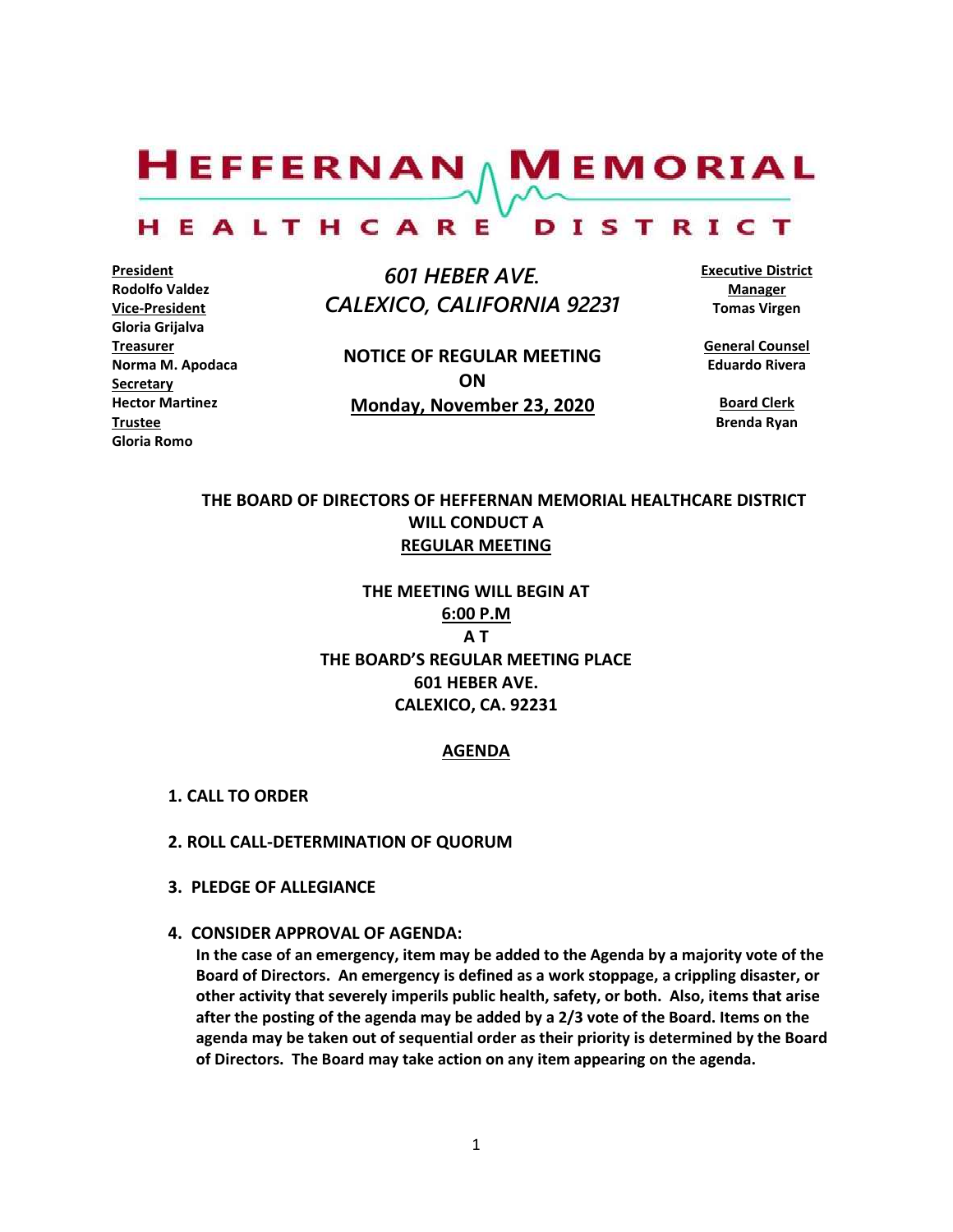- **5. CLOSED SESSION: (6:00 p.m. – 6:30 p.m.)**
	- **a. Potential litigation (one case). Significant exposure to litigation. G.C. section 54956.9 (b) Conference with legal counsel.**
- **6. PUBLIC COMMENT TIME:**

**Public comment time on items not appearing on the agenda will be limited to 5 minutes per person and 15 minutes per subject. The Board may find it necessary to limit total time allowable for all public comment on items not appearing on the agenda at anyone meeting to one hour. Persons desiring longer public comment time and/or action on specific items shall contact the Secretary and request that the item be placed on the agenda for the next regular meeting.**

# **7. CONSENT CALENDAR:**

**Any member of the Board, staff or public may request that items for the Consent Calendar be removed for discussion. Items so removed shall be acted upon separately immediately following approval of items remaining on the Consent Calendar.**

**a. Approve minutes for meetings of October 14, 2020 and October 28, 2020.**

# **8. REPORTS ON MEETING AND EVENTS ATTENDED BY DIRECTORS, AND AUTHORIZATION FOR DIRECTOR ATTENDANCE AT UPCOMING MEETINGS AND EVENTS/DIRECTORS COMMENTS:**

- **a. Brief reports by Directors on meetings and event attended. Schedule of upcoming Board meetings and events.**
- **9. REPORTS BY ALL HMHD COMMITTEES**
- **10. COMMENTS BY PROMOTION AND PUBLIC RELATIONS TONY PIMENTEL**

### **11. COMMENTS BY EXECUTIVE DISTRICT MANAGER TOMAS VIRGEN**

**12. COMMENTS BY GENERAL COUNSEL EDUARDO RIVERA**

### **13. DISCUSSION AND/OR ACTION ITEMS:**

- **a. Discussion and/or action on Protest filed by Caltec on Heffernan Memorial's rejection of their bid for the Heffernan Memorial 's Professional Building Modernization and the award of the project to George Mitchell Builders.**
- **b. Discussion and/or action: Status and updates of 400 Mary (Security and insurance claims)**
- **c. Discussion and/or action: Update and status of District Immunization/Vaccine projects with local health agencies, local providers and the City of Calexico.**
- **d. Discussion and/or action: Status and Update on District's RFPs for project grant proposals.**
- **e. Discussion and/or action: Preparation plans for Swearing in of Newly Elected Board Members, Re-organization of the Board, Reception and other related items.**